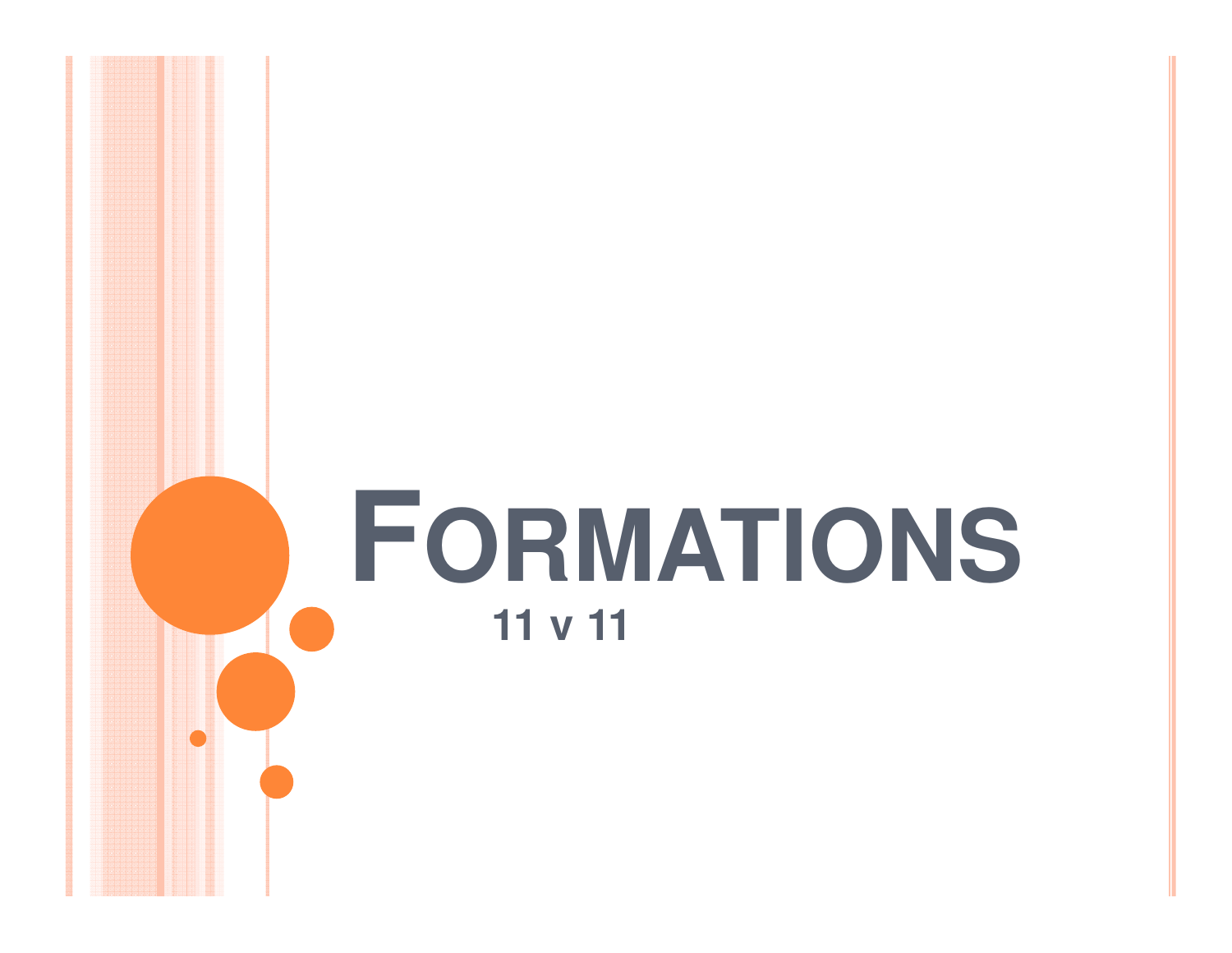## 4-3-3



**Advantages / Defending** 1.Apply pressure closer to opponents goal

2.Tremendous pressure on weak opponent

 3.Force opponent to play longer passes4 Force opponents back players into smaller spaces

 5.Three front can mask slower players 6.Force opponents to adjust formation in back third

 7.Back line can play zonal or man to man with sweeper

### **Advantages / Attacking**

 1.Front line is in position to attack when ball is won

 2.Easier to play direct to three targets3.Spreads physical demands of the strikers, short runs

4.Attack near, middle, far crosses

5.Provide width in the attack

 6.Pull man to man defense to one side7.Psychologically in attacking mode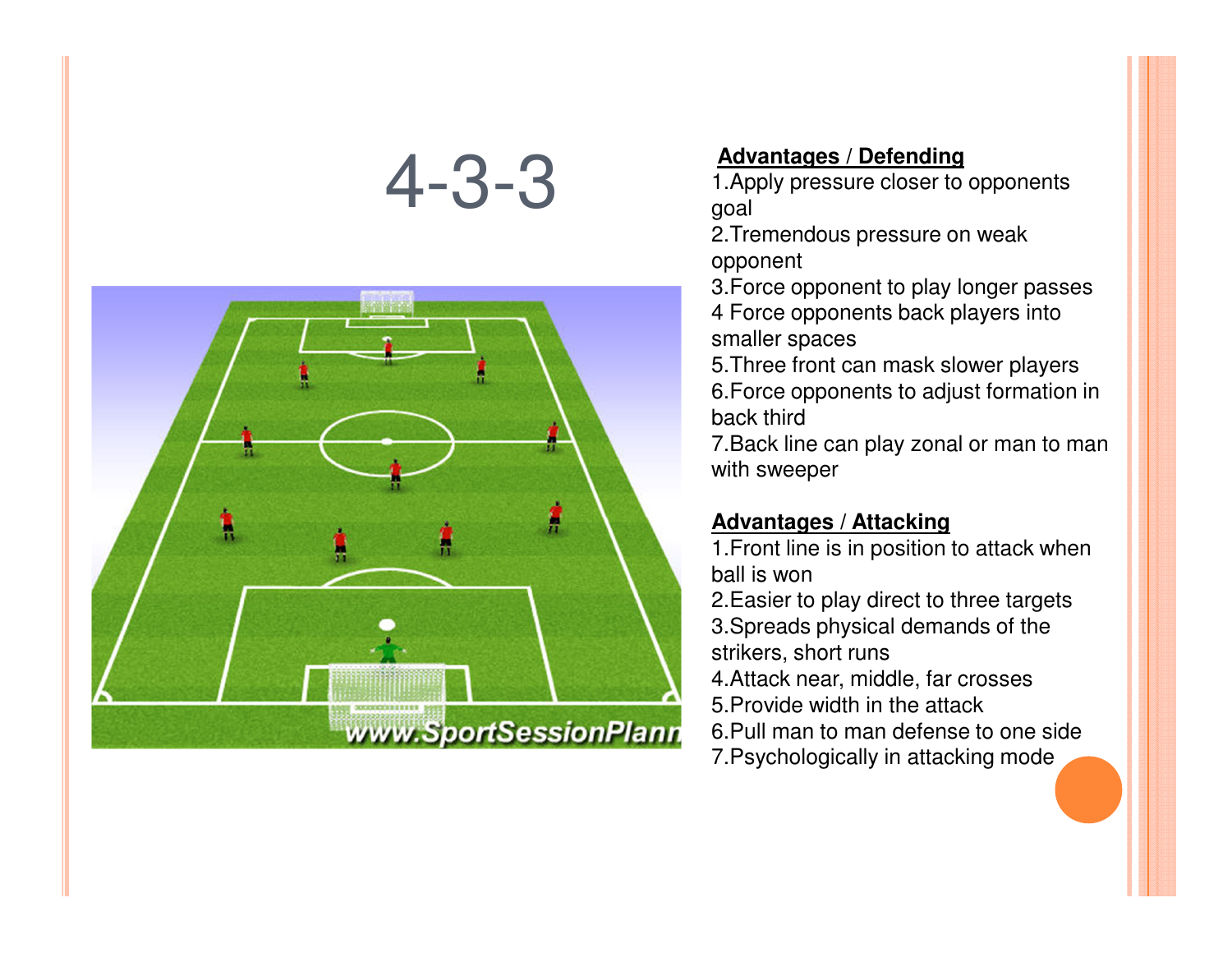# 4-3-3 (CONTINUED)



#### **Disadvantages**

 1.Three players can be eliminated with one forward pass 2.Three players receive the ball with their back to goal3.Team can be out numbered in midfield 4.Physical demands on central midfield player are high 5.Encourages a more direct style of play 6.Team generally defends with 7 rather than 8 players

 7.Less effective against technical teams

#### **Development**

 1.Progression from a 3-2-2 system in 8v8 soccer2.Train back 4 in either zonal or man

to man with a sweeper

3.Encourage all players to play direct

4.Develop timing of midfield

combinations with front line

 5.Coach transition through the midfield

 6.Coach zonal defending with midfield players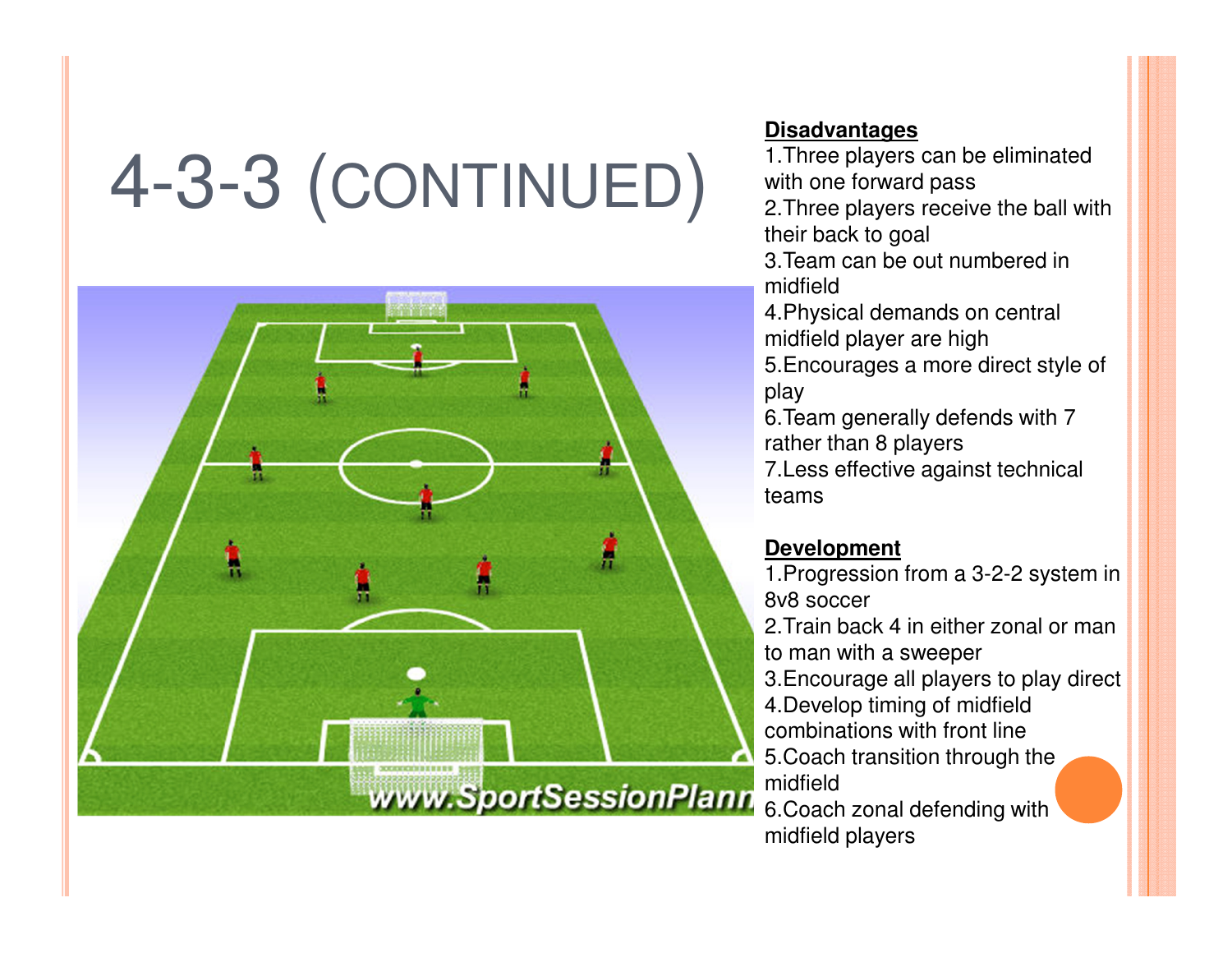



#### **Advantages / Defending**

 1.There are clearly eight defenders behind the ball 2.Width of the field is covered by the four midfielders 3.Easy to stay in good zonal shape4.Difficult to unbalance 5.A good high pressure system 6.Good match ups against a three front

#### **Advantages / Attacking**

 1.Two equally balanced halves 2.Roles are mirrored from left to right

 3.Midfield players receive the ball facing forward

 4.Central midfielders can split attacking role

 5.Fullbacks can join in attack without exposing back

6.Attack through flanks with support

7.Space for forwards to work in

- 8.Two forwards can compact
- defense centrally
- 9. Easy to change point of atta<mark>ck</mark>